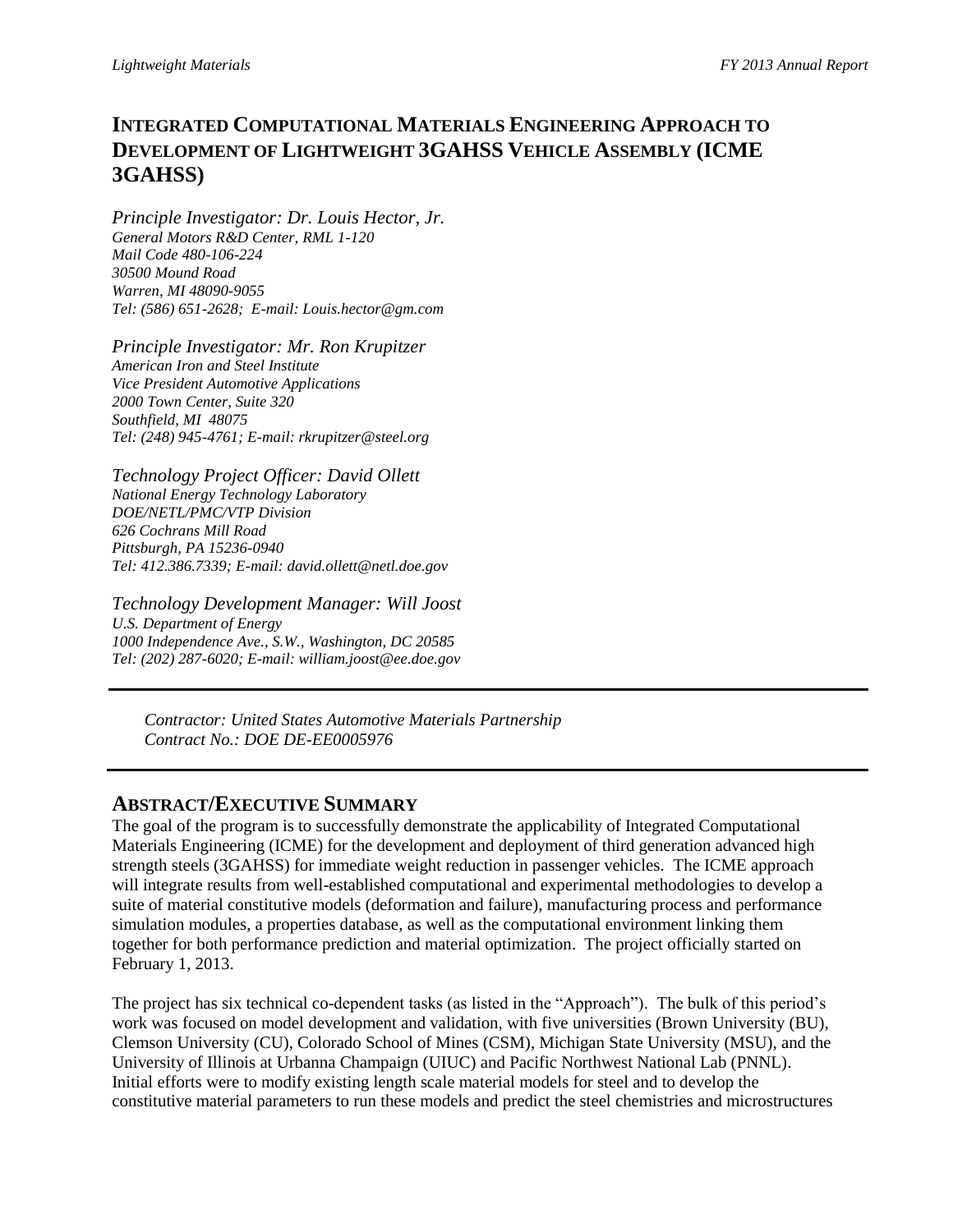that will enable 3GAHSS. This information will be used by participants from the steel industry to manufacture steel coupons for model validation and refinement.

During this period of performance, General Motors, LLC (GM) provided Baosteel Group Corporation (BAO) QP980 steel (a near third generation steel made from the quench and partitioning (QP) process developed by the Advanced Steel Products and Process Research Center (ASPPRC) at the CSM), for the purpose of adapting material models for steel, defining the needed constitutive material parameters, and gathering material properties data for the execution of these models. The BAO QP980 steel is a reasonable baseline material because the QP process is one of the potential process pathways to developing 3GAHSS. The BAO QP980 steel chemistry and its mixed microstructure, consisting of ferrite, martensite and retained austenite, provide sufficient information for early model adaptation.

On August 15, 2013 a steel experts meeting was held with representation from the steel industry, automotive original equipment manufacturers (OEMs) and CSM with the objective of defining the steel processing pathways that would enable a third generation steel. During the meeting, several possible steel processing pathways were discussed. The medium manganese transformation induced plasticity steel (TRIP) and enhancement of the QP process were preliminarily identified as those pathways that have the highest probability of achieving the mechanical properties specified in the Funding Opportunity Announcement (FOA) for the two Department of Energy (DOE) proposed 3GAHSS targets, i.e. exceptional strength, high ductility and high strength, exceptional ductility.

A significant amount of test data has been gathered on the BAO QP980 steel, which includes but is not limited to uniaxial, bulge, bilinear, micro-hardness, and micro-pillar compression testing. One significant development is the creation of three dimensional (3D) representative volume elements (RVEs) for the BAO QP980 steel. This marks the first known time that 3D RVEs have been used in ICME development and will improve model accuracy, especially forming simulation, by accounting for natural and processed induced anisotropy of sheet steels. This work is an excellent demonstration of how integration is occurring between the Task 2 sub-recipients.

The side structure of a 2008 Model Year (MY) sedan was selected to demonstrate the weight savings potential and associated costs with the proposed 3GAHSS. During this period, the Engineering + Design AG (EDAG) firm under the leadership of GM, generated finite element models (FEM) of the entire Bodyin-White (BIW) and a bill of materials with alloy chemistries for each component, defined the overall body structure performance including the contribution of the body side structure load paths, and generated a preliminary technical cost model. Once fully characterized, the baseline assembly will be contrasted against design optimized assemblies using gauge optimization first to show the 3GAHSS material impact on weight savings and later to shape optimization and demonstrate how 3GAHSS will enable more efficient designs. The project assumed an optimized spot welding and adhesive bonding joining strategy.

The project team produced a flowchart of the model assembly and integration process, which will be used to assemble the length scale material models and integrate them with the forming, design optimization and technical cost model. Increased emphasis on assembly of the material models and forming simulations as 3GAHSS designs mature are planned for the 2014 Fiscal Year (FY). The project is on track to meet all deliverables for the first budget period and all subsequent years.

## *Accomplishments (2013 FY)*

 General Motors, LLC transferred the design package for a 2008 model year sedan to EDAG. EDAG processed the design package to generate finite element analysis (FEA) models for the entire 2008 sedan BIW design.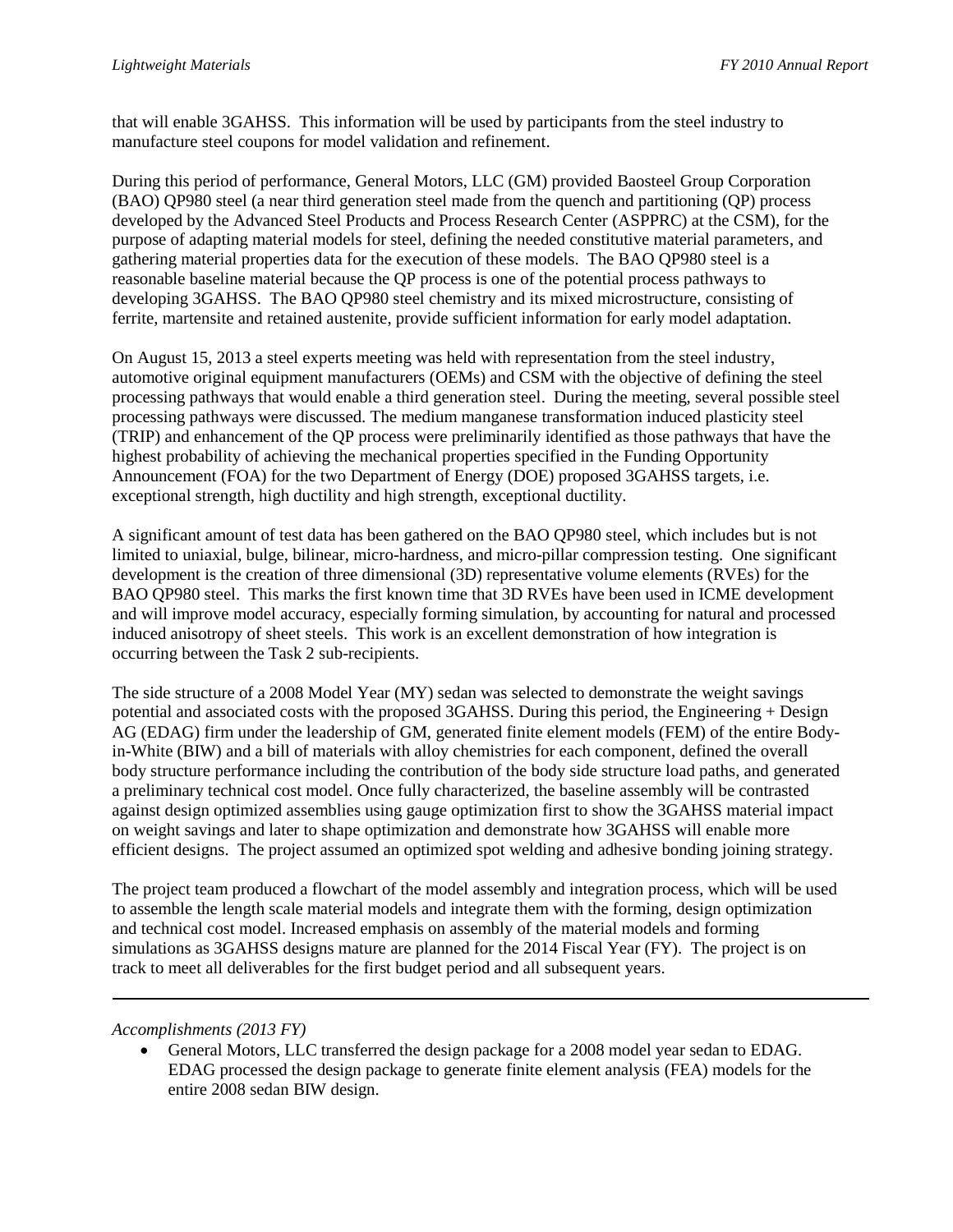- A bill of materials was generated for the 45 components that make up the side structure and alloy chemistries for each component were identified.
- On September 30, 2013 the project team met Milestone #1 'Selection of body structure components/subassembly and identification of baseline materials'. The project team identified the side structure from a 2008 model year sedan as the baseline subassembly from which the four or more targeted AHSS components will be selected to demonstrate that the 3GAHSS will reduce weight in structural automotive components and assemblies.
- The team produced a preliminary technical cost model for the baseline design and future 3GAHSS designs.
- The project team approved the use of spot welding with adhesive bonding for the baseline and 3GAHSS sub-assembly designs.
- EDAG established a computer aided engineering (CAE) method and load cases for analysis of the baseline and 3GAHSS assemblies and created LSDYNA format material cards.
- The UIUC computed the elastic constants, lattice parameters, and force constants of body centered cubic (bcc) and face centered cubic (fcc) iron, which serve as inputs into the lattice Green function method for dislocation core structures and, ultimately critical resolve shear strengths for each 3GAHSS phase to be used with the crystal plasticity modeling.
- The Combined Constraint Crystal Plasticity (CCCP) was modified to include a dislocation density-based hardening model and to account for the non-Schmid law.
- In close cooperation with BU, and under the leadership of Dr. Louis Hector, Jr., MSU has completed an initial 3D RVE for the BAO QP980 steel. This marks the first known implementation of 3D RVEs in ICME modeling and will be a fundamental component of the steel crystal plasticity model.
- The CSM completed a comprehensive literature review on metallurgical paths that can be further exploited leading to the property targets aimed in this project. The literature review and initial results of composite modeling were presented in the Steel Experts Meeting held at the Auto/Steel Partnership (A/SP) office in Southfield, Michigan on August 15, 2013. Quench and partitioning and medium manganese TRIP steel were proposed as two possible steel pathways that would enable 3GAHSS with the mechanical properties of the two DOE proposed 3GAHSS.
- BU generated electron backscatter diffraction (EBSD) patterns of the as-received BAO QP980 steel to determine the volume fraction of retained austenite and its distribution at interfaces. BU ran micro-pillar compression tests to generate flow properties of the ferrite, martensite and austenite in BAPQP980. BU also applied EBSD at various levels of plastic tensile strains until fracture to determine the change in the volume fraction of retained austenite with strain and especially beyond the ultimate tensile strength (UTS). BU provided the data to MSU to enable the generation of 3D RVEs.
- CU completed all uniaxial tensile testing on the starting material (BAO QP980) at room temperature and a selected quasi-static rate  $(2x10^{-3} s^{-1})$ , covering seven orientations with respect to rolling direction (0, 15, 30, 45, 60, 75 and 90°). CU established a testing linkage with the National Institute of Standards and Technology (NIST), Gaithersburg, MD for testing over the low dynamic range for vehicle impact and completed a first set of high strain rate tensile testing using Kolsky Bar achieving a strain rate of  $\sim 850$  s<sup>-1</sup> as the lowest strain rate. Flow curves were generated for three orientations (0, 45 and 90°) with respect to the rolling direction.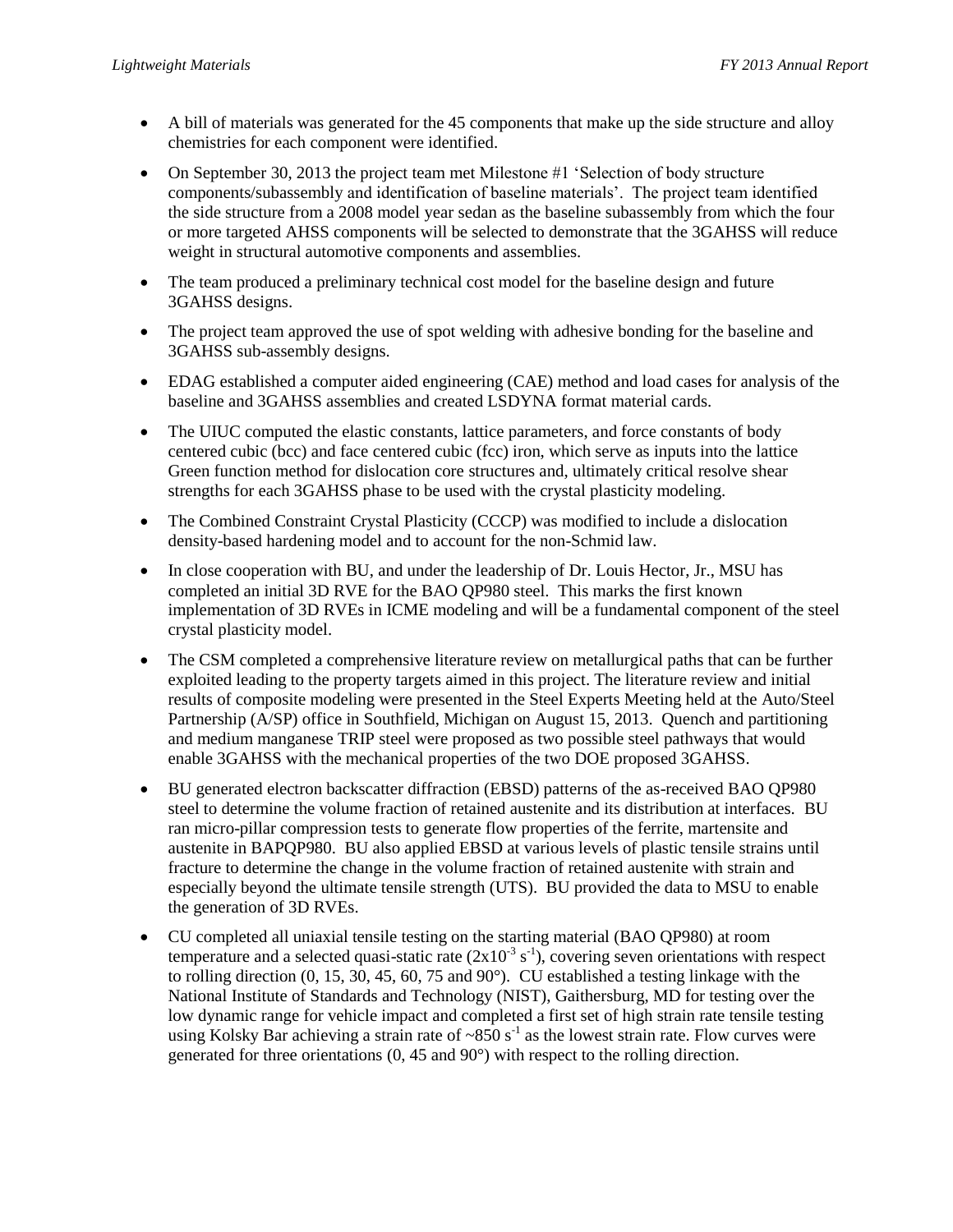- CU completed material deformation studies using digital image correlation (flow stress/strain curves, mechanical properties, plots of strain hardening exponent with strain, evolution of the Rvalue with strain.)
- CU completed temperature measurements of material samples deformed at room temperature and quasi-static rate; plots of temperature increase as a function of plastic strain have been generated.

# *Future Directions*

- Complete the characterization of BAO QP980 steel and derive relevant constitutive parameters for input into the crystal plasticity model.
- Complete and assemble material length scale models and provide initial meso-scale computational predictions for 3GAHSS chemistries and microstructures (Project Milestone #2).
- Manufacture AHSS and 3GAHSS steel coupons for testing and model calibration and validation.
- Identify, adapt, and apply forming and fracture simulation to baseline and 3GAHSS designs in the third year of the program (Project Milestones #4 and #3 respectively).
- Complete characterization of the baseline assembly (Project Milestone #1). Evaluate the potential weight savings that can be achieved by substituting the two target 3GAHSS on the baseline assembly weight using gauge optimization. Once actual 3GAHSS materials are devised conduct full design optimization, including shape optimization, of the baseline assembly to determine the cost impact and weight savings of using 3GAHSS on automotive structural assemblies.
- Integrate material length scale models with the forming model, fracture model, technical cost model with design optimization. Provide a user manual for the ICME model and data repository for material property data.

## *Technology Assessment*

- Target: Model elements must be within 15% of experimental results and the optimized 3GAHSS assembly must achieve 35% weight savings at no more than \$3.18 cost per pound of weight savings.
- Gap: There is no existing ICME framework that ties together all length scale computer models with forming simulation, fracture modeling and design optimization, especially with low and high level optimization loops. Although a linear input/output connectivity can be achieved between the length scale material models, optimization loops will require significant coding that may be complicated by disparate codes used in the individual models.
- Gap: Boundary conditions have been applied to model elements to facilitate assembly and integration within the project four year duration. For example, the number of solutes to be evaluated has been limited, inclusions and precipitates are largely ignored, and dislocation dynamics are superficially treated. These are all opportunities for future work and model improvement but these boundary conditions may adversely affect model accuracy.
- Gap: The weight savings targets are aggressive and it is not known if these targets can be achieved with the selected sub-assembly using the two proposed 3GAHSS grades as defined in the FOA. An optimized joining strategy of spot welding with adhesive bonding was selected for the baseline and 3GAHSS design optimization studies. The project will first assess the potential weight savings through material substitution and gauge optimization using the two proposed 3GAHSS grades. Once 3GAHSS coupons are made available, full design optimization, including shape optimization, will be performed to determine if optimized 3GAHSS designs can achieve the desired weight savings while meeting strength requirements.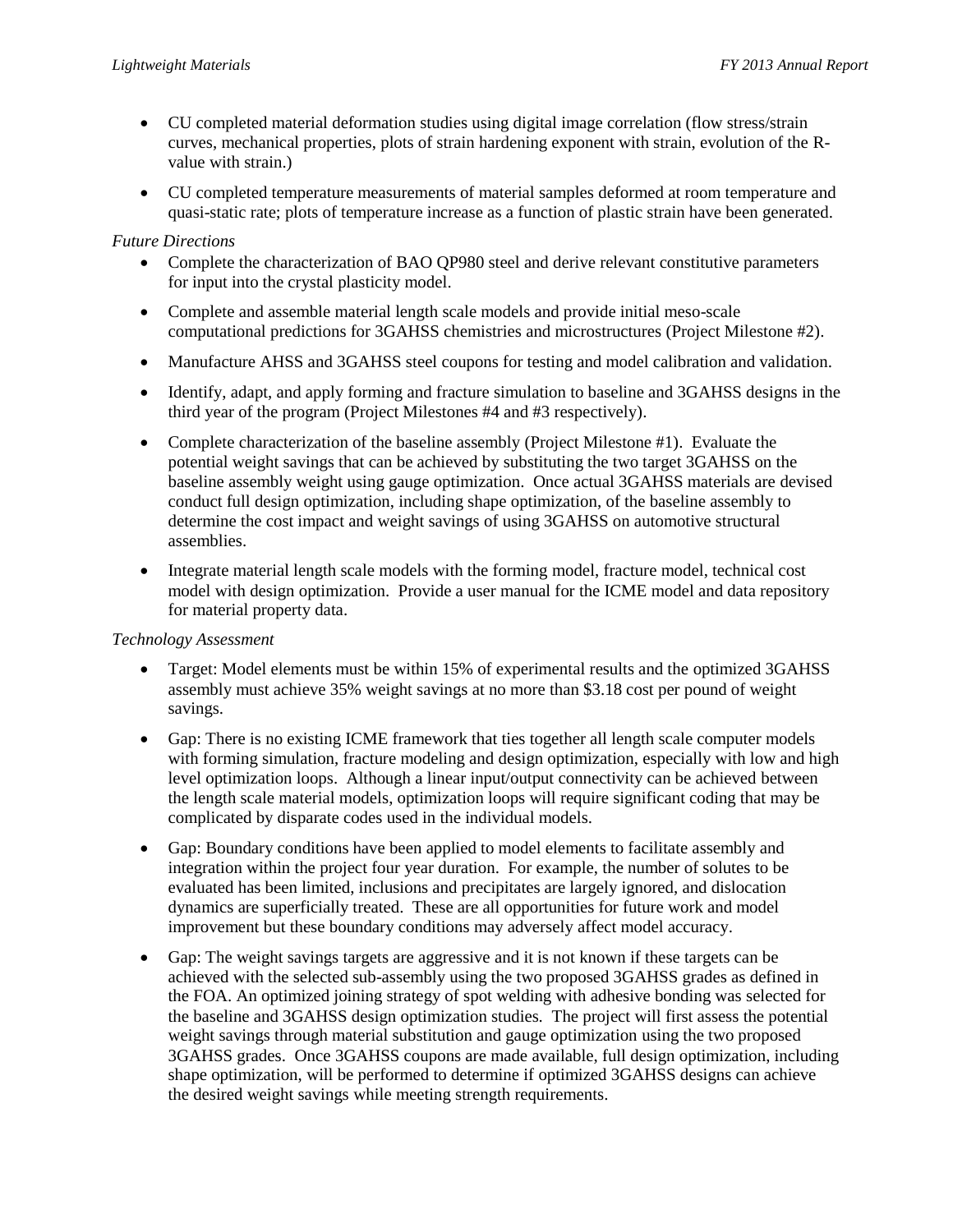- Gap: This program will not assess the manufacturability of the shapes proposed during design optimization. Forming simulations may mitigate this risk but shape optimization may generate shapes that may not be easily manufacturable. Technical cost modeling may provide a qualitative assessment of manufacturability where the cost of the proposed components may exceed the \$3.18 per pound weight-saved target.
- Target: Two different 3GAHSS are defined by the FOA, exceptional strength and high ductility  $(>1500$  MPa UTS,  $>1200$  MPa YS,  $>25%$  elongation) and high strength and exceptional ductility (>1200 MPa UTS, >800 MPa YS, >30% elongation).
- Gap: The ICME model will predict the necessary chemistry and steel microstructure needed to meet the target mechanical properties but process development (melting, rolling, intermediate heat treatments, finishing, etc.) may be needed to produce sheet steel with the predicted microstructure. The project will leverage the expertise of steel industry participants to guide process development using laboratory size heats to develop a process that can achieve the predicted microstructure.

# *Introduction*

The goal of the program is to successfully demonstrate the applicability ICME for the development and deployment of 3GAHSS for immediate weight reduction in passenger vehicles. The ICME approach used in this project will accelerate the development and widespread deployment of 3GAHSS through modeling of multi-scale metallurgical, thermal and mechanical processes in coil sheet development to automotive part and assembly manufacturing and ultimate in-vehicle performance. By integrating a suite of comprehensive, science-based computational models at different length scales in the ICME environment, this project will demonstrate to end users in both the automotive and steel industries that immediate costeffective weight savings can be achieved with 3GAHSS, and that the ICME framework will support a reduced development to deployment lead time in all lightweight materials systems. The product of this proposed effort will be a simulation toolset and computational infrastructure composed of material models and associated validation data at different length scales together with the software and application programming interfaces developed by the project team.

The project faces three distinct challenges, 1) to develop an ICME model, 2) to develop a viable 3GAHSS and 3) to optimize an automotive design concept for a material that does not yet exist. As shown in FIGURE 1, there are no commercial 3GAHSS and no U.S. steel company currently markets a 3GAHSS. FIGURE 1 also illustrates the relative values for BAO QP980 and the two DOE targets for 3GAHSS. Although the manufacturing of 3GAHSS is not a deliverable of this program, the DOE proposed two 3GAHSS grades with mechanical properties listed in TABLE 1 as targets for the program. The project began the task of adapting existing material models for steel by selecting an AHSS grade, BAO QP980, which has mechanical properties on the cusp of the 3GAHSS envelope. In the absence of the 3GAHSS, the BAO QP980with its mixed martensite and retained austenite microstructure will 1) facilitate the identification of relevant constitutive parameters for each length scale material model 2) provide a means to validate these models and 3) help define the microstructural elements that will be needed for a 3GAHSS.

The first year of the program will develop the framework to assemble the length scale material models. Starting in the second year of the program, the project team anticipates that the developed and assembled models will provide early 3GAHSS predictions of steel chemistries and microstructures that will enable a 3GAHSS. These early predictions will be used by the six steel industry participants to guide the manufacturing of steel coupons with mechanical properties that will evolve toward the DOE targets as the models mature and are validated.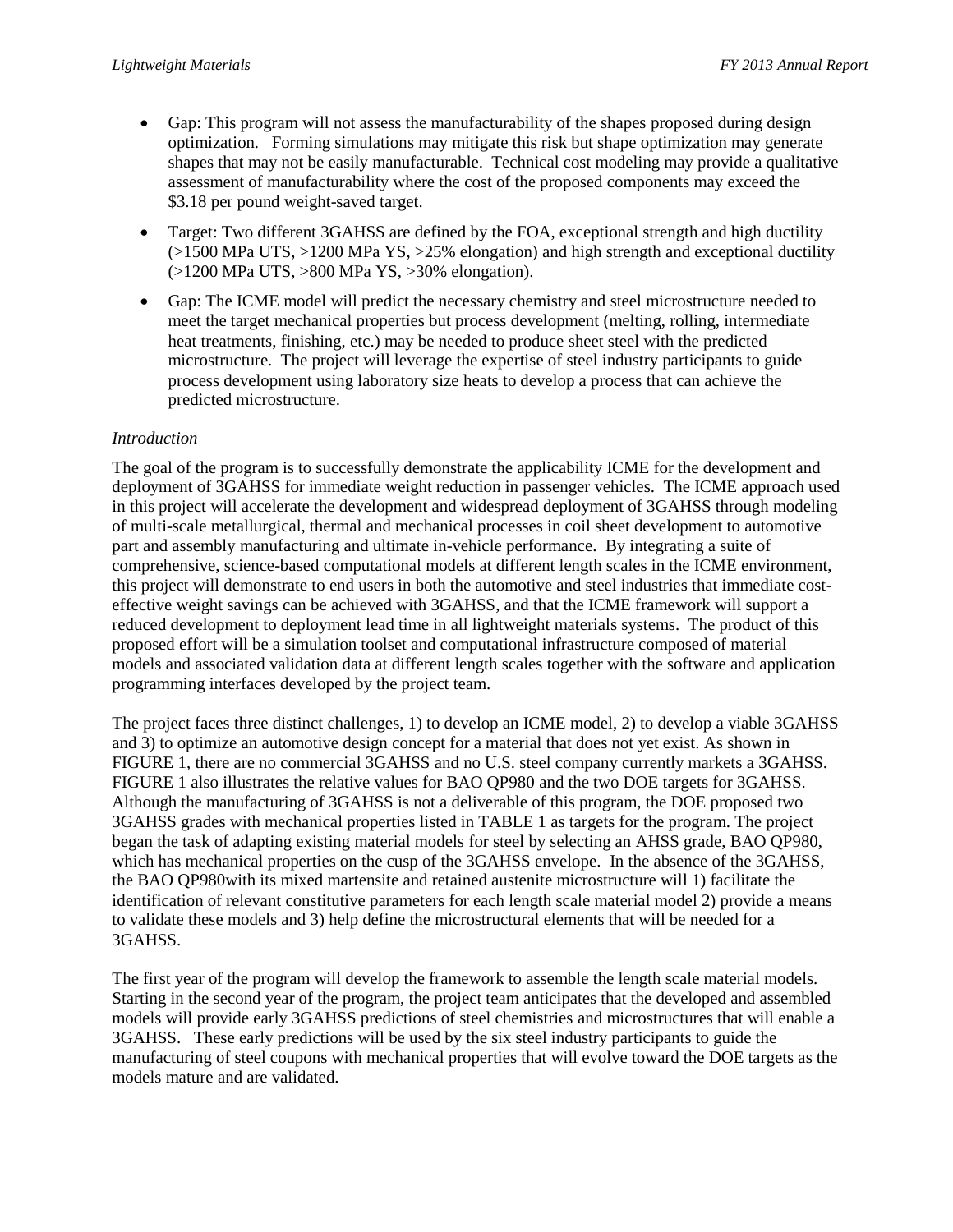

# **FIGURE 1: Target 3GAHSS Properties**

#### **TABLE 1: 3GAHSS Types**

| <b>Ferrous Sheet Metal Type</b>             | Yield<br>Strength<br>(MPa) | Tensile<br>Strength<br>(MPa) | <b>Total Elongation</b><br>(Uniaxial Strain to<br>Failure) | Uniform<br>Elongation |
|---------------------------------------------|----------------------------|------------------------------|------------------------------------------------------------|-----------------------|
| <b>High Strength, Exceptional Ductility</b> | $\geq 800$                 | >1200                        | $>30\%$                                                    | $>20\%$               |
| <b>Exceptional Strength, High Ductility</b> | >1200                      | >1500                        | $>25\%$                                                    | $>8\%$                |

As the models are being adapted and assembled, a baseline will be established to demonstrate the potential benefits of the 3GAHSS to reduce automotive assembly weight. An automotive assembly will be identified which must contain a minimum of four 3GAHSS components extracted from a 2008 MY or later production vehicle. Initially, the baseline assembly will be fully characterized in terms of the weight, cost and performance criterion. An iterative design optimization process of gauge and shape optimization will be applied to the baseline assembly substituting 3GAHSS for AHSS and developing a 3GAHSS design that can meet the proposed weight savings target listed in TABLE 2. Coupled with design optimization are forming modeling and simulation, fracture modeling and simulation and technical cost modeling to assess the manufacturability, performance and cost of the different design iterations with the goal of achieving the cost targets listed in TABLE 2 without compromising component and assembly performance.

| TADLL 2. DOL I OA WEIGHT AND COST TAIGETS |                                                         |                                             |                                                         |  |  |  |
|-------------------------------------------|---------------------------------------------------------|---------------------------------------------|---------------------------------------------------------|--|--|--|
| Vehicle<br>System                         | <b>System Definition</b>                                | Weight<br><b>Reduction</b><br><b>Target</b> | <b>Cost per Pound of Weight</b><br>Saved (\$/lb. saved) |  |  |  |
| Body                                      | Body-In-White, Closures,<br>Windows, Fenders, & Bumpers | >35%                                        | $\leq$ 3.18/lb.                                         |  |  |  |

## **TABLE 2: DOE FOA Weight and Cost Targets**

Work to integrate the material, forming, fracture, and cost models with design optimization will span the entire length of the program. The primary project deliverable includes an ICME model and user guide to enable users to run the model. The objective is to create an ICME model capable of predicting part and assembly properties from the sheet properties and the process history within 15% accuracy at all length scales that will enable the baseline structure to meet the specified weight and cost targets.

The challenges of this program require significant academic and cross-industry expertise, and regular communication and collaboration between these parties to make the integration component of the project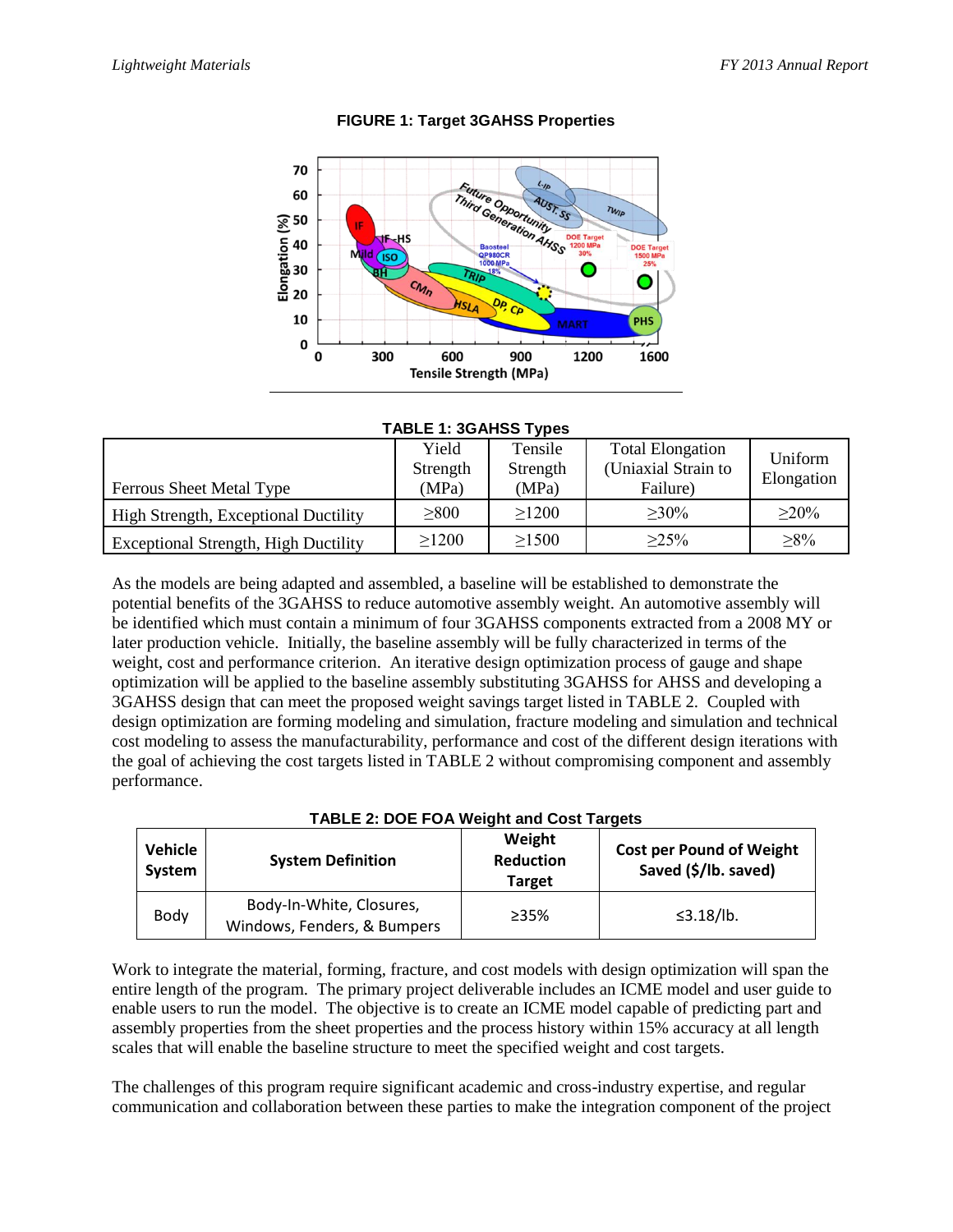successful. The project is highly leveraged with expertise from the participants shown in TABLE 3 supporting the entire life cycle of material, process and product development. Prior collaboration between these project participants through the United States Automotive Materials Partnership (USAMP) and the A/SP provides a unique and successful foundation for addressing the technical challenges of this program.

| Universities/National Labs                     | <b>Industry</b>                           |  |
|------------------------------------------------|-------------------------------------------|--|
| <b>Brown University</b>                        | Chrysler Group LLC                        |  |
| <b>Clemson University</b>                      | Ford Motor Company                        |  |
| Colorado School of Mines                       | General Motors Company                    |  |
| Michigan State University                      | <b>AK Steel Corporation</b>               |  |
| Pacific Northwest National Lab                 | ArcelorMittal                             |  |
| University of Illinois                         | <b>Nucor Steel Corporation</b>            |  |
|                                                | Severstal NA                              |  |
| <b>Consortiums</b>                             | ThyssenKrupp USA                          |  |
| Auto/Steel Partnership                         | U.S. Steel                                |  |
| United States Automotive Materials Partnership | EDAG. Inc.                                |  |
|                                                | Livermore Software Technology Corporation |  |

## **TABLE 3: Project Participants**

# *Approach*

The project has been structured with seven tasks as follows:

- Task 1: Project Management and Planning
- Task 2: Model Development and Model-Level Validation
- Task 3: Forming: Component-Scale Performance Prediction and Validation
- Task 4: Assembly
- Task 5: Design Optimization
- Task 6: Integration
- Task 7: Technical Cost Modeling

## Budget Period 1:

During the first year, the program achieved the following:

- Completed numerous experiments to characterize the behavior of BAO QP980 steel as a baseline for adapting well-established computational material models for AHSS.
- Completed the first phase of the atomistic calculations which includes the development of a Density Functional Theory (DFT) based solid-solution strengthening model for iron crystal structures relevant for 3GAHSS: bcc Ferrite, fcc Austenite, and body-centered tetragonal (bct) Martensite.
- Developed 3D RVEs for input into the Crystal Plasticity Finite Element Model (CPFEM).
- Defined steel processing paths which will likely produce a 3GAHSS and will assist in developing a plan to produce steel coupons for the purpose of model validation (Project Milestone #1).
- Defined and flow charted a process in which the material constitutive models will be assembled and integrated with manufacturing process and performance simulation modules, performance prediction, and material optimization.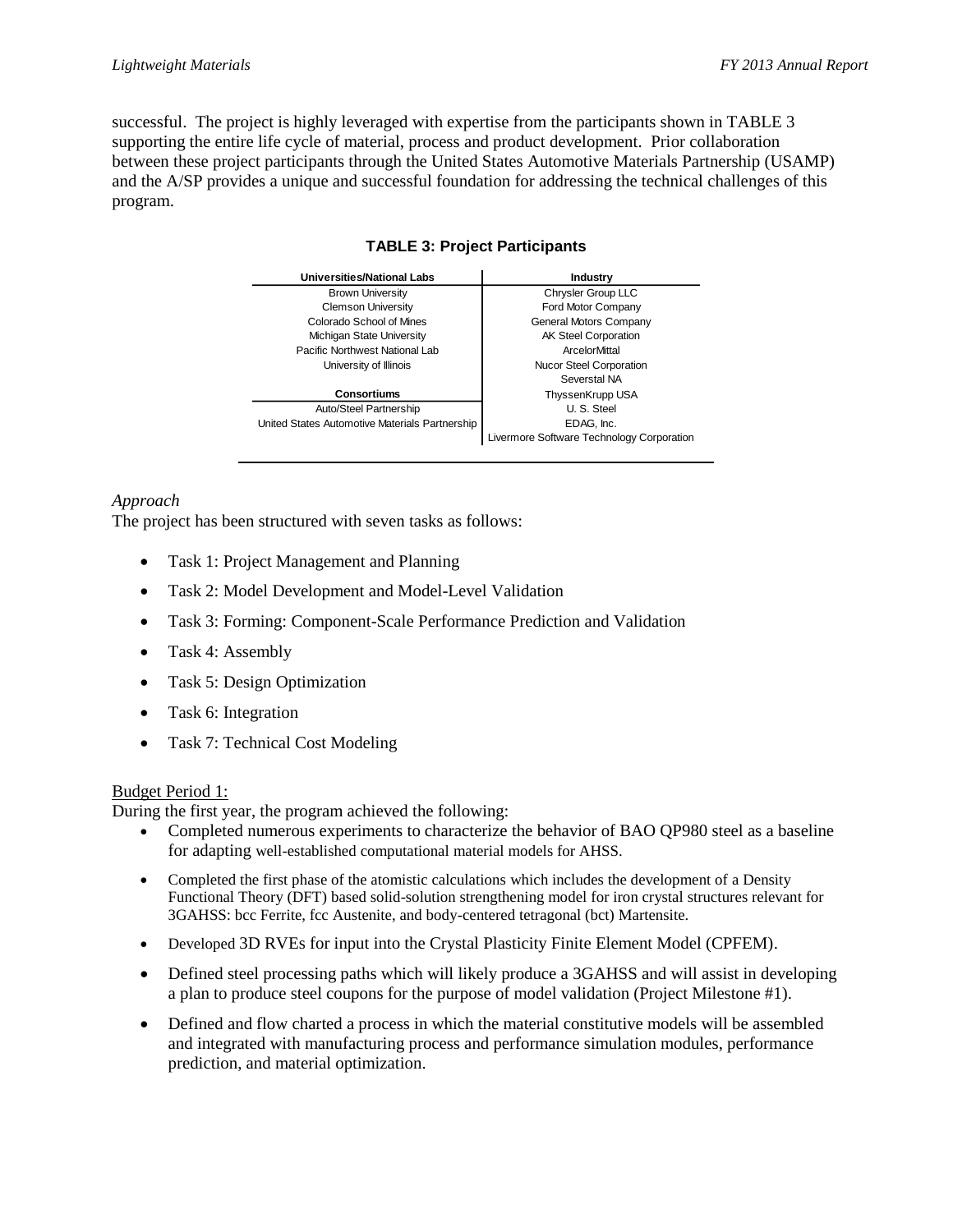- Identified the side structure of a 2008 high volume production sedan as the target sub-assembly from which 3GAHSS will be substituted for a minimum of four AHSS parts to demonstrate the weight saving potential and cost of using 3GAHSS in structural automotive assemblies (Project Milestone #7).
- Identified the joining methodology to be used for the baseline assembly and 3GAHSS assemblies (Project Milestone #6).
- Defined a technical cost model which will be used to compare the baseline assembly costs against the two DOE proposed 3GAHSS targets.

# Budget Period 2:

The second year of the program will begin the transition from model adaptation to model validation. At this time, AHSS coupons with microstructures different from BAO QP980 will be manufactured for testing and model validation. The model inputs and outputs will be defined to facilitate the process of assembling the constitutive material models. By the end of the second year, the material models should have some limited predictive capability and enable the first iteration of 3GAHSS simulation and prediction (limited to the ability to propose steel chemistries and microstructures that may generate steels with the DOE proposed mechanical properties for 3GAHSS (Project Milestone #2)).

The baseline sub-assembly identified in the prior period will be fully characterized, which will include a FEA model, defined load paths based upon established vehicle performance criteria, a bill of materials for the vehicle sub-assembly, and a preliminary cost model. Using the joining criteria defined in the prior period, the project will apply gauge optimization to determine the cost and weight savings potential of substituting the two proposed DOE 3GAHSS grades for the four or more AHSS components. This will enable a preliminarily determination of the weight and cost of the sub-assembly with the DOE 3GAHSS grades applied. An estimate can then be made as to whether the DOE mass reduction targets can be achieved from the optimal 3GAHSS materials.

Forming simulation will begin during this period coupled with design optimization as the project measures the manufacturing feasibility of the 3GAHSS components. This work is expected to reveal opportunities for part commonization as well as component designs that can best respond to applied load paths.

## Budget Period 3:

The third year of the program will begin with the assembly of the constitutive materials models and refinement in their predictive capability. By this time, the 3GAHSS designs will be complete providing an assessment of the cost and weight savings potential of 3GAHSS. Fracture modeling will begin during this period utilizing the constitutive models fit to the mechanical properties of the 3GAHSS materials and the known forming requirements of the sub-assembly. This work is scheduled to be completed by the end of the budget period (Project Milestone #4).

Integration of the material models with the forming, fracture, performance and cost models will be accelerated during this period using the flow charts defined in Budget Period One. By the close of the budget period the project is expected to have a rudimentary ICME model (Project Milestone #3). Key to this work will be the framework that enables the ICME model to execute 3GAHSS simulations.

Based on Budget Period Two 3GAHSS model simulations, steel coupons will be produced, tested and characterized using tests applied to the baseline BAO QP980 steel. These samples are not expected to have the target mechanical properties of the two proposed 3GAHSS in the FOA, but rather these samples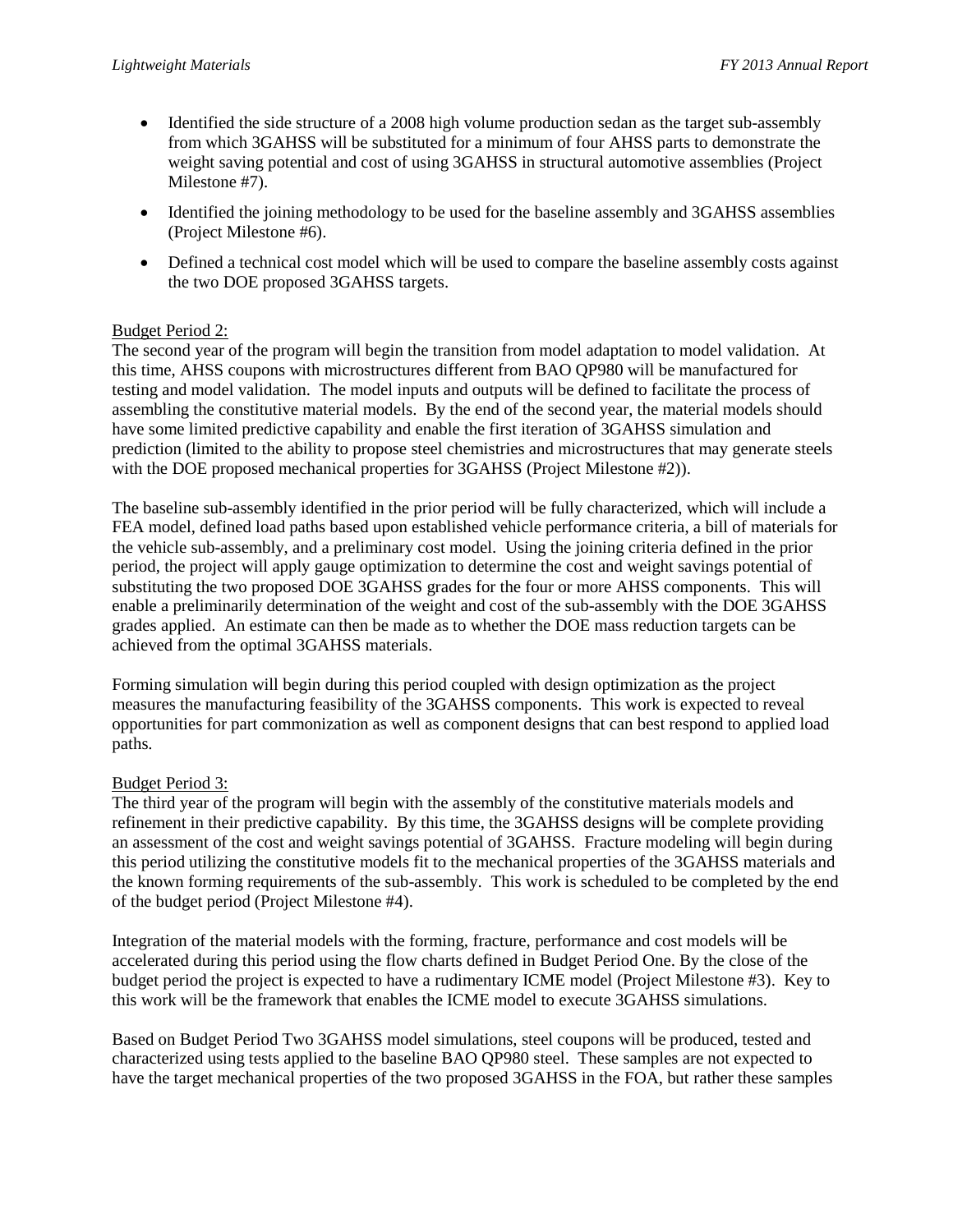will be representative of microstructures with properties closer to the targets for the purpose of correcting and/or validating the length scale material models.

The project will continue to improve the individual models and the linkage between the models, and optimize the integration of the ICME model (Project Milestone #9) during this period. Upon completion of the program, a final forming model (Project Milestone #5), a completed technical cost model (Project Milestone #11), an ICME user guide and data repository (Project Milestone #10) will be developed as part of the final project deliverables.

Steel coupons will continue to be manufactured using more accurate predictions from improved material model simulations. The project has assumed that proposed material chemistries can be successfully processed to achieve the proposed microstructures. If the resulting coupons have the properties of or near the two proposed 3GAHSS targets, the project will utilize the mechanical properties derived from the 3GAHSS coupons for the final stage of design optimization. The final 'actual' 3GAHSS design (Project Milestone #8) will be contrasted against the baseline assembly weight and cost as well as results derived from the two theoretical DOE 3GAHSS targets. The final design will provide a better means to assess the potential of 3GAHSS to meet proposed cost and weight targets as well as the potential design flexibility from proposed and actual 3GAHSS.

## *Results and Discussion*

The UIUC is applying existing first principal DFT methodologies and other atomistic-scale methodologies to compute relevant parameters of the crystal plasticity model of the 3GAHSS (e.g. various hardening parameters of the different phases in the steel microstructure, critical resolved shear strengths) and to compute accurate geometries of relevant defect structures (e.g. dislocation cores) in the various phases of the 3GAHSS. The atomistic-scale methodologies will serve as a computational means for calibration of the microstructural models following the ICME approach. This will enable the prediction of flow curves, yield criteria and stress / strain curves. The atomistic approach will also define relevant parameters that can be computed with discrete dislocation dynamics modeling which is not part of the present project.

BU is evaluating austenite stability as a function of strain to better predict the flow properties of third generation steels. Part of this work is the development of test procedures to evaluate the submicron properties (e.g. flow behavior) of austenite, which include microhardness and micro-pillar compression testing, which is significantly complicated by sheet steel's highly anisotropic properties due mostly to processing.

CU is conducting coupon-level mechanical tests on the BAO QP980 and eventually the 3GAHSSs to provide flow behavior, anisotropy, formability, adiabatic heating and failure/fracture data as inputs to the crystal plasticity and state variable models at MSU and PNNL. During this reporting period CU continued the characterization of the starting material BAO QP980, and received additional material from GM. Testing activities covered quasi-static tensile testing, bake hardening behavior, temperature increase due to tensile deformation, measurements of volume fraction of retained austenite, high strain rate testing (Kolsky Bar), preliminary high strain rate testing (servo-hydraulic), and preliminary bulge testing.

MSU is applying and integrating the atomistic and microstructural scale material models to generate material models that can be used in the crystal plasticity material models and state variables models to enable the prediction of flow curves, and stress / strain curves for 3GAHSS. This work will enable automotive forming process engineers as well as automotive CAE engineers to accurately model the material response of steel, advanced high strength steel, and 3GAHSS. The development of the first ever three dimensional representative volume elements (3D RVEs) is included in this work and will enable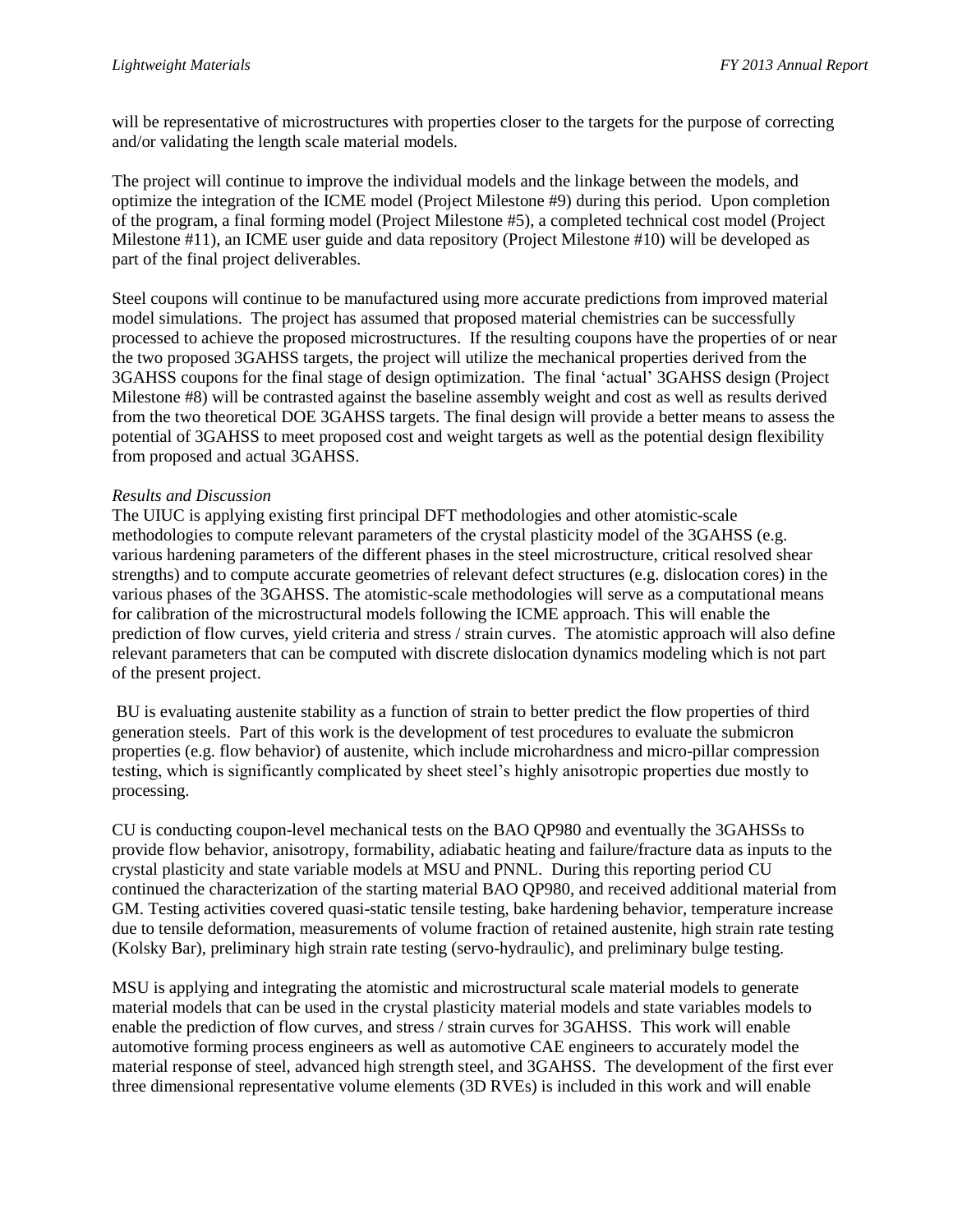improved accuracy in predicting material properties over the two dimensional RVEs. FIGURE 2 is a pictorial of the 3D RVE generated for BAO QP980 steel.



**Figure 2: Three Dimensional Representative Volume Element of BAO QP980 Steel - (Green = Martensite, Blue = Austenite and Red + Yellow = Ferrite)**

PNNL is adapting single phase state variable models to accommodate multiphase third generation steels. PNNL is supporting advanced experimentation involving synchrotron radiation measurements at the Argonne National Lab Advanced Photon Source and has offered the use of its atom probe tomography capability to measure solute concentration and partitioning in the various 3GAHSS phases (needed by the atomistic and crystal plasticity components of the project). PNNL has also transferred their implementation of a transformation kinetics model to enable GM to begin forming simulations of steels with TRIP chemistries. PNNL also established a Sharepoint site that is serving as a *de facto* data repository for the project.

General Motors (GM) provided a vehicle data package for a 2008 MY sedan from which the baseline assembly was extracted. The baseline assembly will be used to demonstrate the potential weight and cost impact of third generation steels on automotive structures and assemblies. EDAG processed this vehicle data to generate representative finite element models from which the side structure was chosen for the baseline assembly, see FIGURE 3. The joining criteria, load cases, and the framework for the technical cost model were defined. GM is also providing computational support to the atomistic, crystal plasticity, and forming components of the project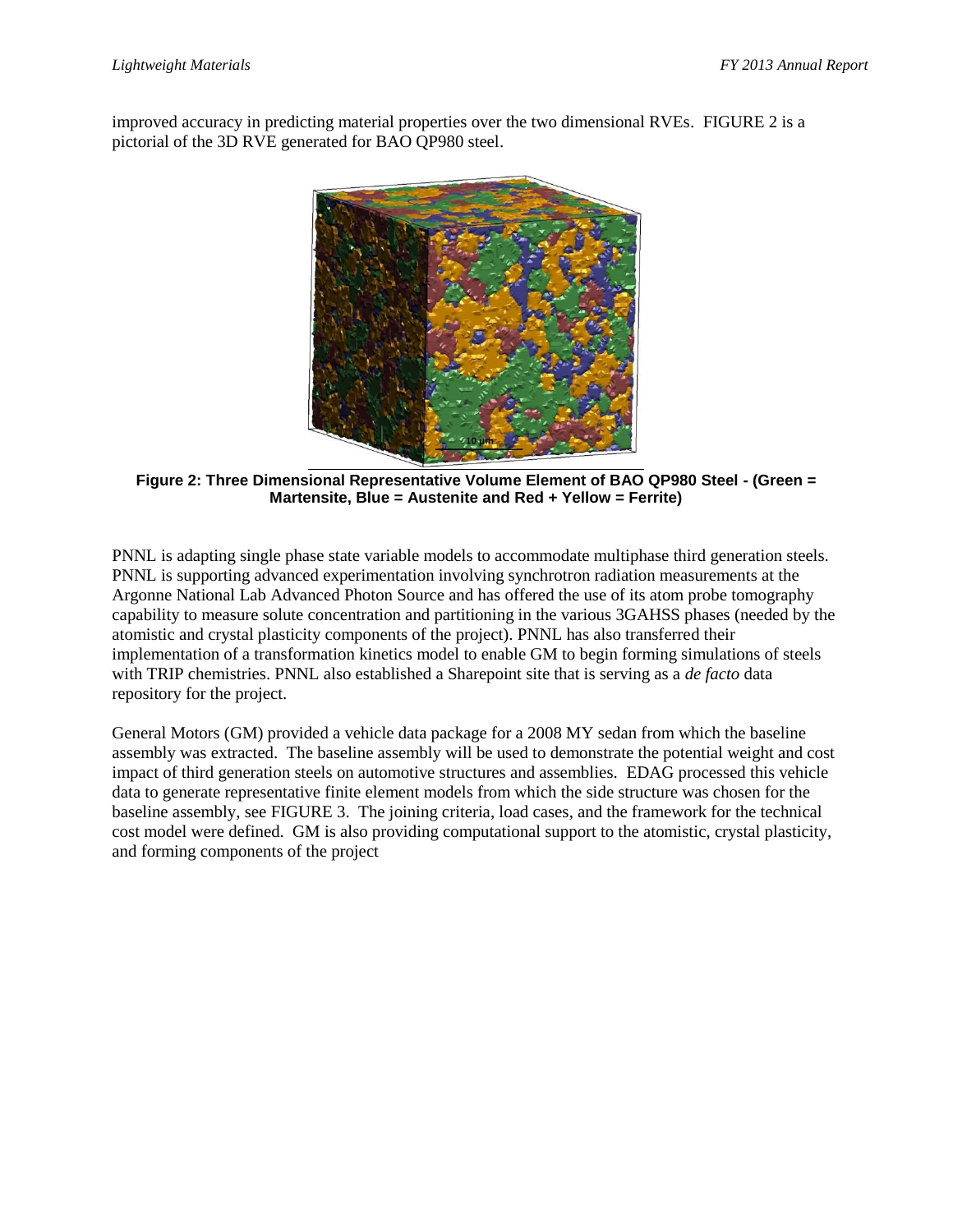

**Figure 3: Baseline Assembly: Side Structure Part Details**

During this budget period, the model assembly and integration process was flow-charted which will be used to assemble the length scale material models and integrate them with the forming, design optimization, and technical cost model.

# *Technology Transfer Path*

The primary deliverable of this program is an integrated computer model with a user guide that will enable users to develop 3GAHSS. The software will include a high level description of the integrated models along with a description of input variables, output variables, state variables, and relational databases implemented within the final software deliverable. The user's manual will provide an overall description of the user implementation approach for the software.

During the development of the ICME model, the project will be developing test methodologies for evaluating and characterizing 3GAHSS such as nano-hardness testing, micro-pillar, bulge testing, sheet tension-compression, etc. If the results from these tests can be correlated to macroscopic bulk materials properties testing then these tests are expected to be adopted for future work and potentially industry standardization.

Additionally, if the individual length scale material models show a high degree of accuracy then these models will be adopted by industry and academia for expansion and refinement to cover additional steel processing paths. Primary users of the technology are the partners that are engaged in this project which is expected to speed the implementation of results and lessons learned.

## *Conclusion*

Although still in the early stages (first eight months), the project is on track to meet the first period deliverables. The task teams were still able to better define the scope of work for the tasks such as flow charting the assembly and integration of the models, flow charting the co-dependent work of forming simulation with design optimization, and defining a technical approach to selecting a focal sub-assembly that can best utilize 3GAHSS with respect to applied load paths as determined from applied vehicle performance criterion. This work facilitated the development of supplier statements of work (SoWs) and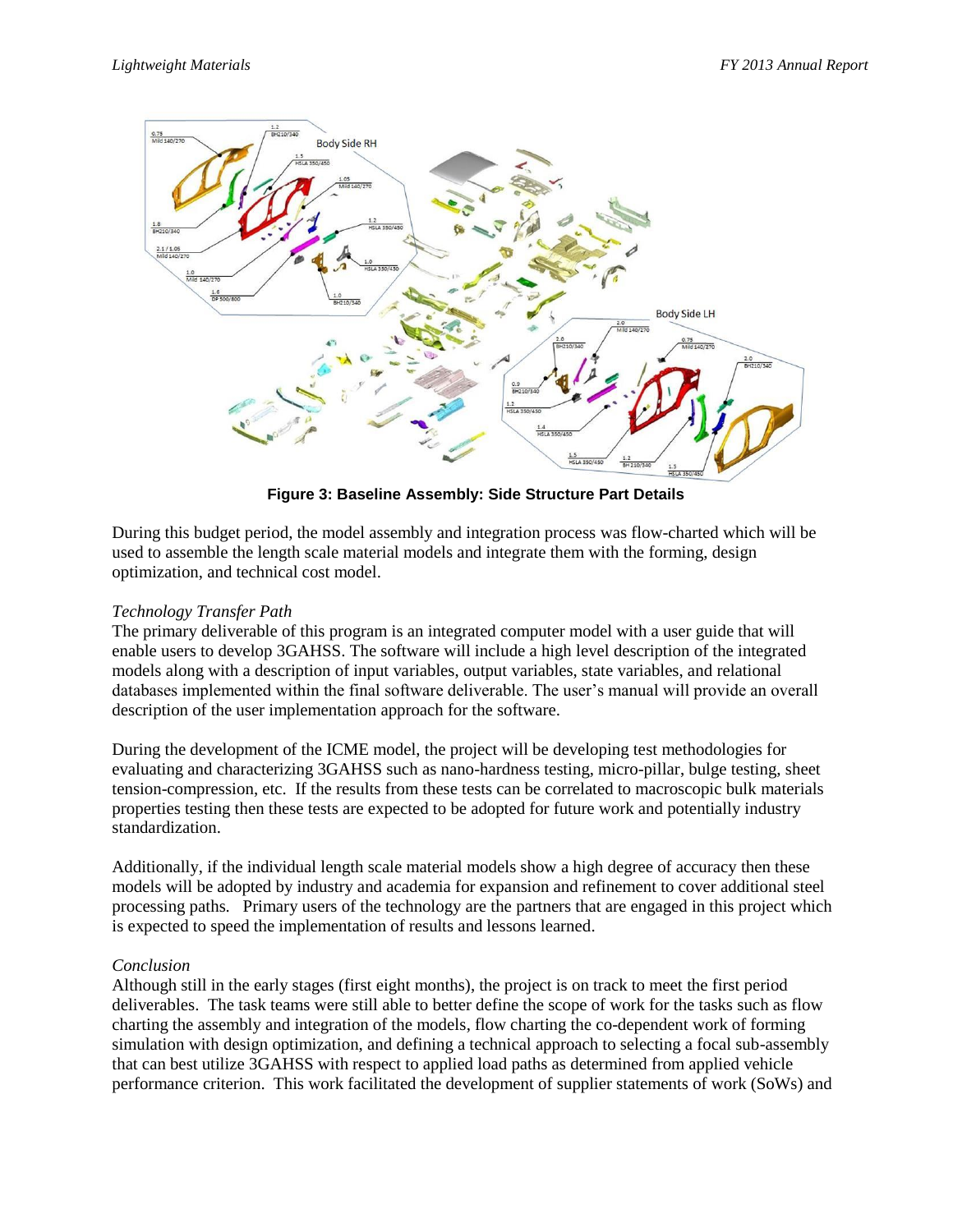improved the ability of the project to coordinate co-dependent tasks thereby increasing the likelihood that the project will successfully achieve the objectives and proposed deliverables.

Task 2 is fully launched and is focused on adapting length scale computer models for 3GAHSS and deriving representative constitutive parameters for the BAO QP980 steel. The project has identified several potential processing paths for making 3GAHSS, which include carbide free bainite, stainless steel, medium and high manganese TRIP steel and further enhancement of the quench and partitioning processing pathway. The project is working on developing a plan, due January 31, 2014 (Project Milestone #1), to make sample coupons for model validation.

The effect of solute upon elastic constants and dislocation dynamics has been completed for both ferrite and austenite with work continuing in the 2014 FY on martensite. Test results from uniaxial, bilinear, tension/compression, microhardness, bulge, and micro-pillar testing will shortly be passed to the crystal plasticity and forming component models to facilitate model validation. Work to evaluate the effect of strain and temperature on austenite stability will continue in the 2014 FY with emphasis on contrasting and validating test methodologies. Work in the 2014 FY will focus on correlation of test results with bulk material properties, and between crystal plasticity model predictions against state variable model predictions, and bulk materials properties test results.

Significant effort was needed to develop 3D RVEs for AHSS using BAO QP980 steel as a starting microstructure. The results should improve the predictive ability of the crystal plasticity model by being able to better assess the natural and processing induced material anisotropy of sheet steels. This appears to be the first time that 3D RVEs have been derived for ICME work, which is especially noteworthy considering the multiphase nature of steel versus more homogenous materials such as aluminum.

The side structure from a 2008 model year sedan was selected as the assembly from which four or more AHSS components will be selected to evaluate the potential of 3GAHSS to reduce weight in automotive structural assemblies. The performance criterion for the side structure was defined, a bill of materials generated for all side structure components and a preliminary technical cost model developed. Full characterization of the side structure is underway with a January 31, 2014 deliverable date.

Flow charts were developed to coordinate the co-dependent tasks of forming simulation, design optimization and technical cost modeling. During the 2014 FY, the project will continue to adapt existing material models and transition from development to testing and validation as steel coupons are made available. Also during this period, the materials contribution of substituting 3GAHSS for AHSS on the weight of the side structure using only gauge optimization will be assessed. This work will also initiate the identification and application of forming models.

Flow charts were developed during this period to coordinate both assembly and integration of the computer models. Work to assemble the material models will increase throughout the 2014 FY with emphasis on documenting the inputs and outputs of each model and establishing the necessary linkages and optimization loops to facilitate assembly and eventual integration into the ICME model.

# **PRESENTATIONS/PUBLICATIONS/PATENTS**

Hector Jr., L.G. The Next Generation of Advanced High Strength Steels – Computation, Product Design and Performance. Presentation given at the Great Designs in Steel Symposium, Livonia, Michigan, U.S.A., May 1, 2013; AISI/SMDI, Southfield, Michigan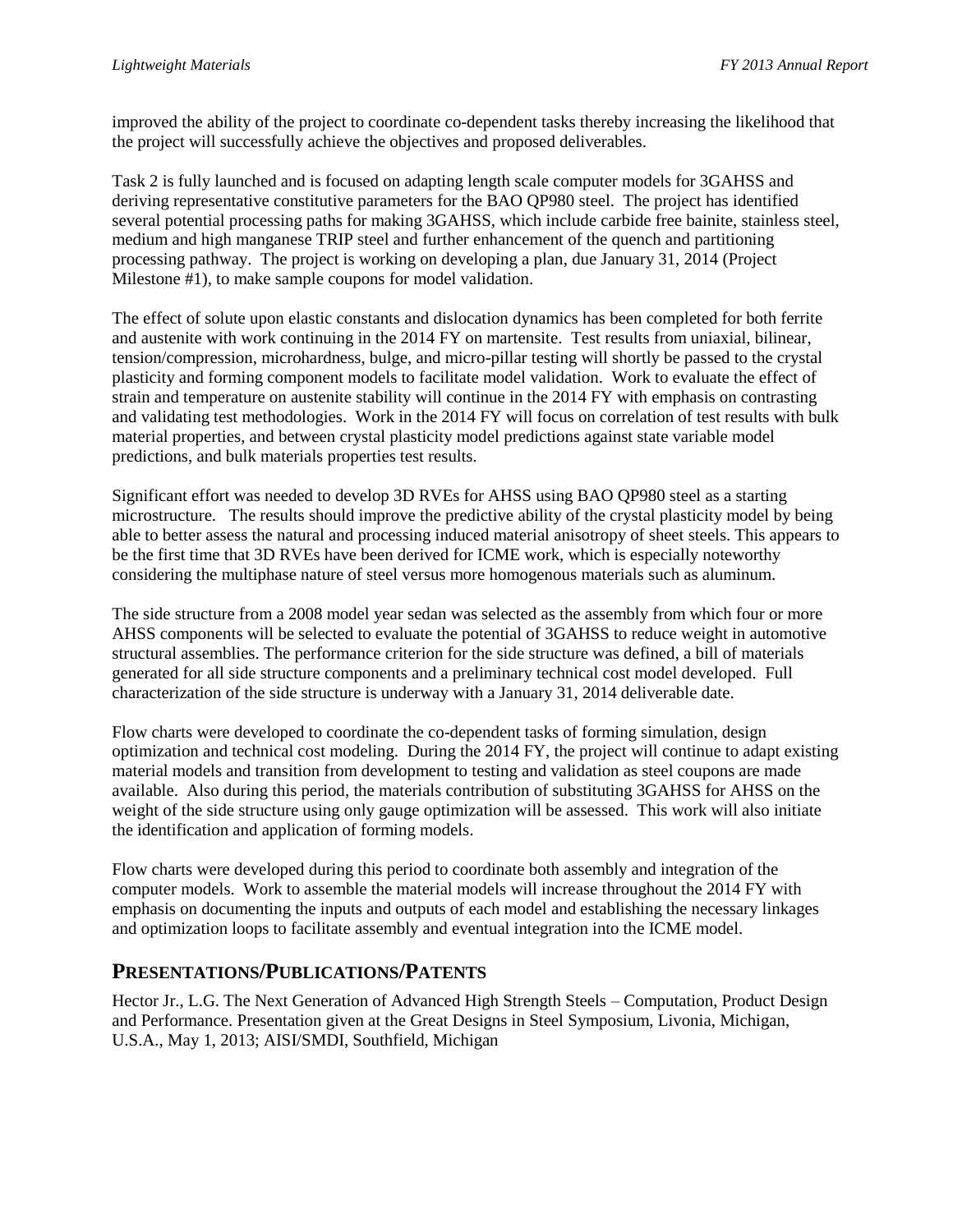Hector Jr., L.G.; Integrated Computational Materials Engineering Approach to Development of Lightweight 3GAHSS Vehicle Assembly. Presentation given at the 2013 DOE Annual Merit Review, Crystal City, Virginia, U.S.A. May 16, 2013

Hector Jr., L.G.; Krupitzer, R.; Sachdev, A.K. Integrated Computational Materials Engineering (ICME) for Third Generation Advanced High-Strength Steels: A New Four-year Project. In Proceedings of the International Symposium on New Developments in Advanced High-strength Steels, Vail, Colorado, U.S.A, June 23-26, 2013, pp. 341-349; AIST, Warrendale, PA.

Shen, Y.F.; Wang, Y.D.; Liu, X.P.; Sun, X.; Peng, R. Lin; Zhang, S.Y.; Zuo, L.; Liaw, P.K. Deformation Mechanisms of a 20Mn TWIP steel Investigated with In situ Neutron Diffraction and TEM. To appear in Acta Mat. 2013.

Shen, Y.F.; Liu, Y.D.; Sun, X.; Wang, Y.D.; Zuo, L.; Misra, R.D.K. Improved Ductility of a Transformation-Induced-Plasticity Steel by Nanoscale Austenite Lamellae. To appear in Materials Science and Engineering A, 2013.

Taylor, M.D.; Choi, K.S.; Sun, X.; Matlock, D.K.; Packard, C.E.; Xu, L.; Barlat, F. Relationship between Micro- and Macro- Properties for Eight Commercial DP980 Steels. Submitted to *Materials Science and Engineering A*, 2013.

# **REFERENCES**

Coryell, J; Savic, V.;Mishra, S.; Hector, Jr., L.G.; Temperature Effects on the Deformation and Fracture of a Quenched-and-Partitioned Steel. Society of Automotive Engineers (SAE), 2013; Paper #2013-01- 0610.